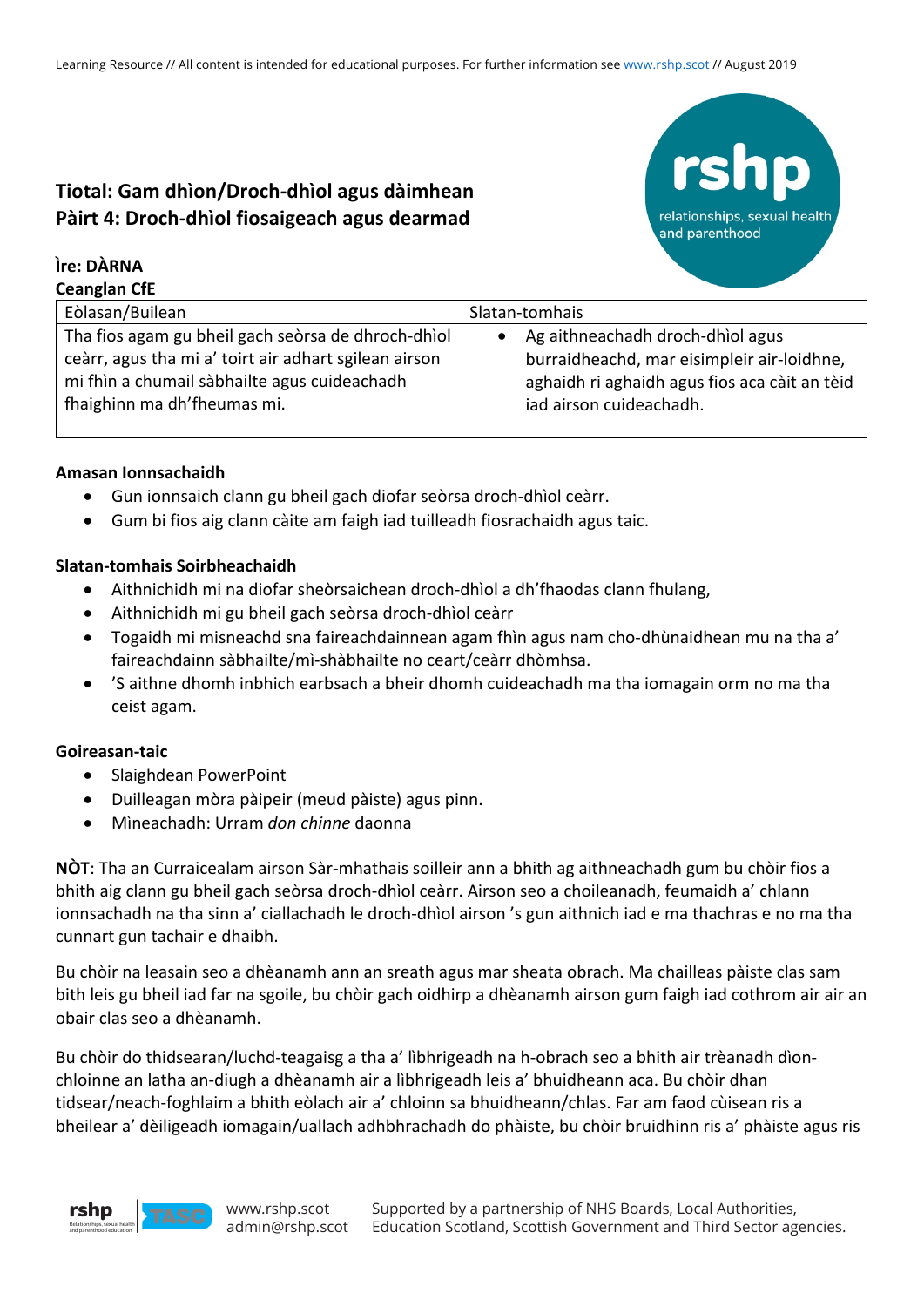Learning Resource // All content is intended for educational purposes. For further information see www.rshp.scot // August 2019

na pàrantan/luchd-cùraim mar a tha freagarrach airson faighinn a-mach a bheil am pàiste airson pàirt a ghabhail san leasan agus dè an taic a bhios a dhìth.

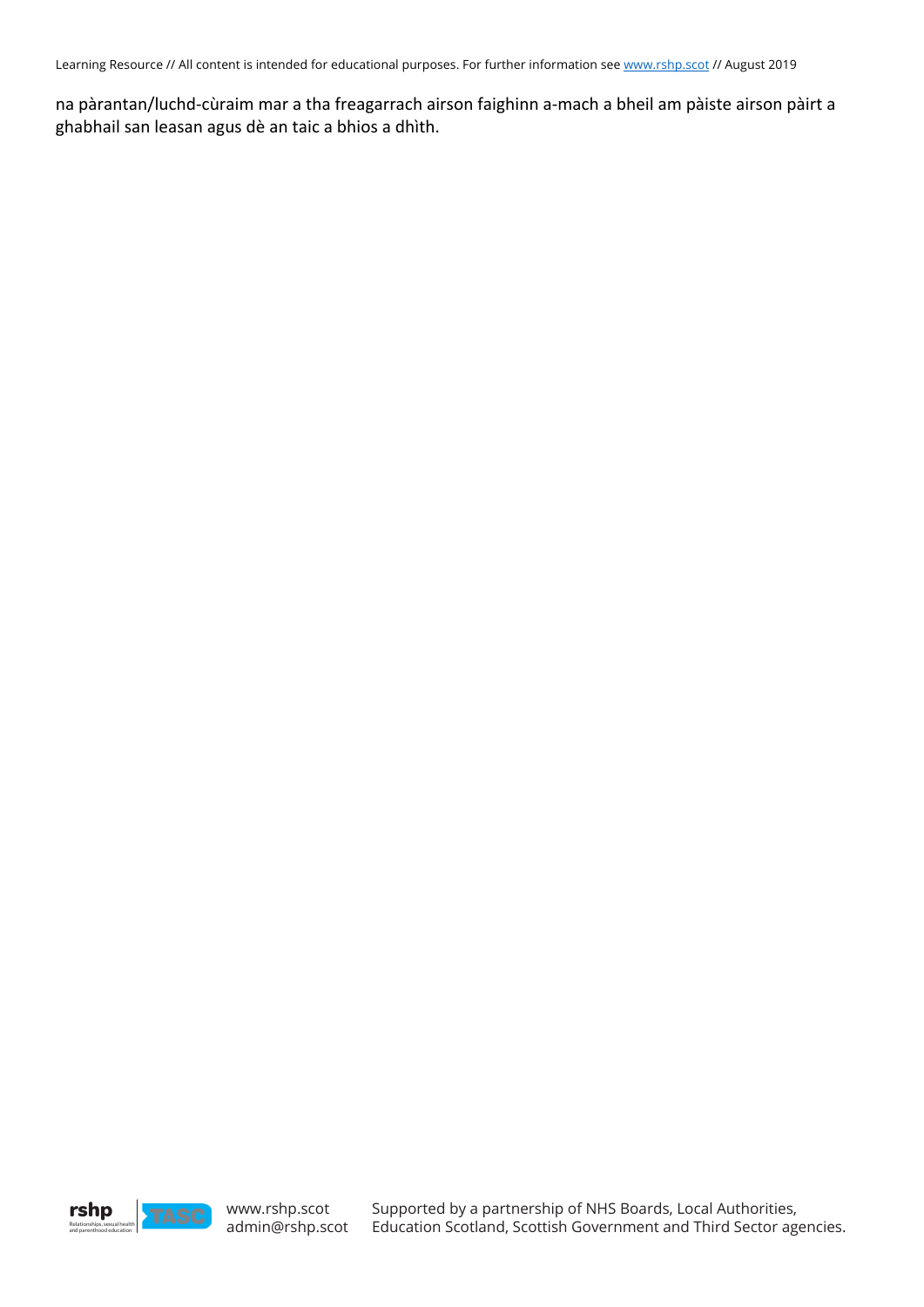## **Obair**

- 1. Tòisichibh ann an cearcall. Cuir seachad beagan ùine a' ruith thairis air na bha a' chlann a' dèanamh bho chionn ghoirid – a' cuimhneachadh air an obair a rinn iad air faireachdainnean, air a bhith a' faighinn inbheach ris am bruidhneadh iad ma bha iomagain orra agus mu bhurraidheachd. Brosnaich a' chlann gus cuimhneachadh nuair a bha iad a' bruidhinn mu bhurraidheachd, bhruidhinn iad cuideachd air (cleachd an slaighd airson ruith thairis) **coibhneas, earbsa, cofhaireachdainn** agus bun-bheachd **urram** daonna.
- 2. **Dè dh'fheumas pàiste airson a bhith fallain, toilichte agus sàbhailte?** San leasan seo tha sibh gu bhith a' coimhead air na dh'fheumas pàiste airson fàs gu bhith fallain, toilichte agus sàbhailte. Airson an obair seo a dhèanamh feumaidh iad dealbh mòr de phàiste. Ag obair ann am buidhnean de thriùir no ceathrar thoir duilleag mhòr de phàipear ealain dhaibh, mòr gu leòr airson iad loidhne a tharraing timcheall air pàiste, agus iarr orra pàiste bhon bhuidheann aca a thaghadh agus sin a dhèanamh. Faodaidh iad falt/gruag agus sùilean, sròn, beul 's mar sin air adhart a chur air. Bidh fuaim am measg a' phìos seo – gabh ris an spòrs.

An uair sin agus iad air an dealbh a dhèanamh, iarr orra smaoineachdh air gach rud a dh'fheumas pàiste airson a bhith *fallain*, dìreach *fallain* an toiseach. Ach mus tòisich iad dèan cinnteach gu bheil iad uile ag èisteachd agus mìnich puing no dhà:

- Chan eil freagairtean ceart no ceàrr ann idir, 's e smuaintean gach neach a tha sinn a' feuchainn ri fhaighinn.
- Obraichibh mar bhuidheann, a' cuideachadh a chèile gus dealbhan a dhèanamh no beachdan a sgrìobhadh air na dh'fheumas pàiste airson a bhith fallain 's msaa.
- Smaoinich air na rudan a dh'fheumas pàiste *ann an da-rìreabh*. Mar sin chan e rudan a dh'fhaodadh còrdadh riutha, ach na dh'fheumas iad…

Tha ceistean promt air na slaighdean.

- 3. An uair sin, an ceann ùine, iarr air gach buidheann dealbhan agus beachdan a chur air a' phostair dhen h-uile sìon a dh'fheumas pàiste *ann an da-rìreabh* airson a bhith *toilichte*. An uair sin às deidh sin na dh'fheumas pàiste *ann an da-rìreabh* airson a bhith *sàbhailte* …
- 4. **Aon rud air an toirear fios air ais:** Mar a tha a' chlann a' cur crìoch air an obair mu *shàbhailteachd, theirig timcheall air gach buidheann agus iarr orra coimhead air a' phostair aca. Iarr air gach pàiste aon rud a thaghadh bhon phostair a dh'fheumas pàiste agus a tha iadsan a' meas cudromach.*
- 5. Air ais ann am buidheann iarr air gach pàiste an aon rud acasan innse, agus ma tha iad airson innse, carson? (NÒT: Bidh sibh a' cleachdadh nam postairean seo san ath sheisean, glèidh iad gu sàbhailte thuige sin).
- 6. **Dearmad.** Cruinnich a' chlann ann an cearcall, leis na postairean gu lèir sa mheadhan ma ghabhas sin dèanamh. Aidich cho cudromach 's a tha na rudan a thog a' chlann dhaibh airson 's gum bi iad fallain, toilichte agus sàbhailte. Inns gum faod suidheachaidhean a bhith aig clann far nach eil iad a' faighinn cothrom a bhith fallain, toilichte agus sàbhailte. Tha dà rud ann as urrainn dhuinn a ràdh mun seo an-diugh. 'S e a' chiad phuing gur dòcha nach fhaigh clann na dh'fheumas iad, canaidh sinn *dearmad* ris an seo. Inns gur e seo na th' aig Childline ri ràdh mun seo (air an slaighd):

## **Tha ChildLine ag ràdh gu bheil còir aig gach pàiste air cùram ceart.**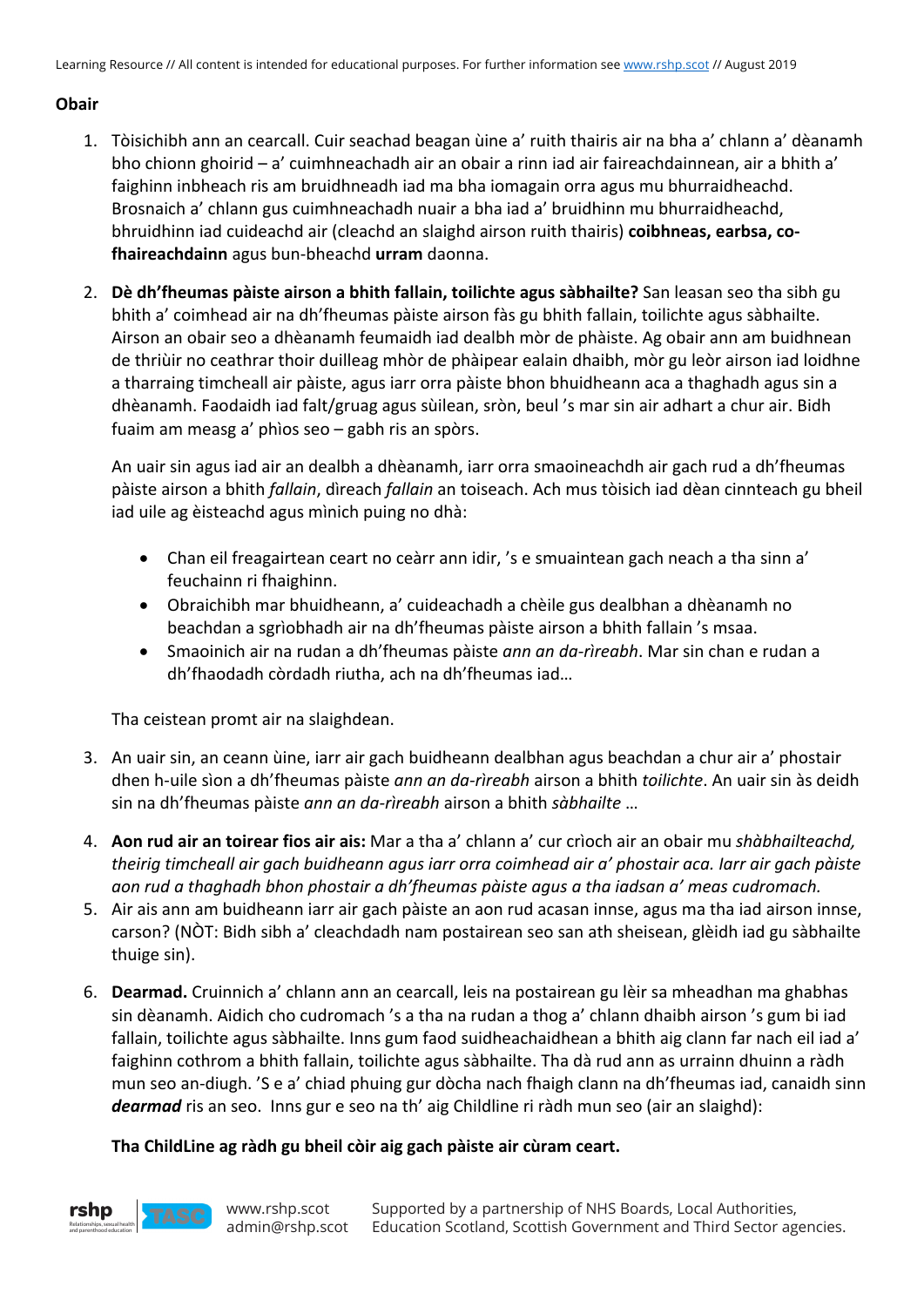## **Uaireannan bidh teaghlach a' dèanamh nas urrainn dhaibh, ach 's dòcha nach urrainn dhaibh na dh'fheumas pàiste a lìbhrigeadh. Canaidh sinn dearmad ris an seo.**

Mìnich, mar eisimpleir, gum faod seo a bhith a' ciallachadh nach eil pàiste a' faighinn gu leòr ri ithe, no nach eil an taigh aca glan gu leòr. No 's dòcha nach eil am pàrantan/luchd-cùraim gan cumail sàbhailte no gan cuideachadh a' dèanamh deiseil airson na sgoile. Freagair ceistean sam bith agus dèan cinnteach à tuigse.

7. **Droch-dhìol Fiosaigeach.** Gluais air adhart gus mìneachadh gur dòcha nach bi pàiste fallain, toilichte no sàbhailte leis gu bheil cuideigin gan goirteachadh. 'S e seo a tha ChildLine ag ràdh mu na chanas sinn ri droch dhìol-dhìol fiosaigeach (air 2 shlaighd, sgaoil seo thairis air grunn shlaighdean ma tha seo feumail dhan luchd-ionnsachaidh), cuideachd ag aideachadh gu bheil e duilich na rudan seo a chluinntinn:

## **Tha ChildLine ag ràdh gur e droch-dhìol fiosaigeach a th' ann nuair a tha cuideigin gad ghoirteachadh. Dh'fhaodadh seo a bhith le làmhan, an casan no rudeigin eile.**

**Seo eisimpleirean de dhroch-dhìol fiosaigeach a dh'fhaodas tachairt do chlann:**

- **bualadh, dèiseadh agus slaiseadh**
- **A' toirt buille agus breabadh**
- **bìdeadh, sgròbadh no a' toirt grèim**
- **A' crathadh no a' tachdadh pàiste, a' sgalldradh no a' losgadh pàiste**
- **A' slaodadh falt/gruag**
- **A' tilgeil smugaid no a' tilgeil rudan air pàiste**
- **A' toirt air pàiste rud a tha gan goirteachadh no gam fàgail tinn a shluigeadh, a' gabhail asteach ìocshlaint nach eil a dhìth orra**

Freagair ceisteran sam bith, dèan cinnteach à tuigse.

- 8. **Puingean cudromach**: Airson crìoch a chur air an t-seisean, till gu na postairean mòra, tarraing aire thuca ag ràdh cho fìor mhath 's a tha iad ann a bhith a' comharrachadh gach rud a dh'fheumas pàiste. 'S dòcha gum bu toigh le cuid den chloinn barrachd a ràdh mu na postairean aca às dèidh dhaibh cluinntinn mu dhearmad agus droch-dhìol fiosaigeach. Crìochnaich leis an fhiosrachadh air na 5 slaighdean, stad, daingnich puingean sam bith mar a tha thu a' dol air adhart:
	- o **Bu chòir dhuinn uile a bhith fallain, toilichte agus sàbhailte.**
	- o **Chan eil pàiste uair sam bith coireach ann an suidheachadh droch-dhìol fiosaigeach no dearmad.**
	- o **Cha bu chòir do phàiste sam bith a bhith a' faireachdainn eagal no air an goirteachadh.**
	- o **Tha e daonnan nas fhèarr cuideigin fhaighinn ris am bruidhinn thu ma tha thu fo iomagain. Tha e na chuideachadh innse do chuideigin. An Còignear Earbsach Agamsa**

**A bheil cuimhn' agad nuair a bha sibh a' smaoineachadh mu chòignear inbheach thuig' an rachadh sibh le iomagain.** 

*(Stad greis agus leig leotha cuimhneachadh gu socair cò thagh iad)* 

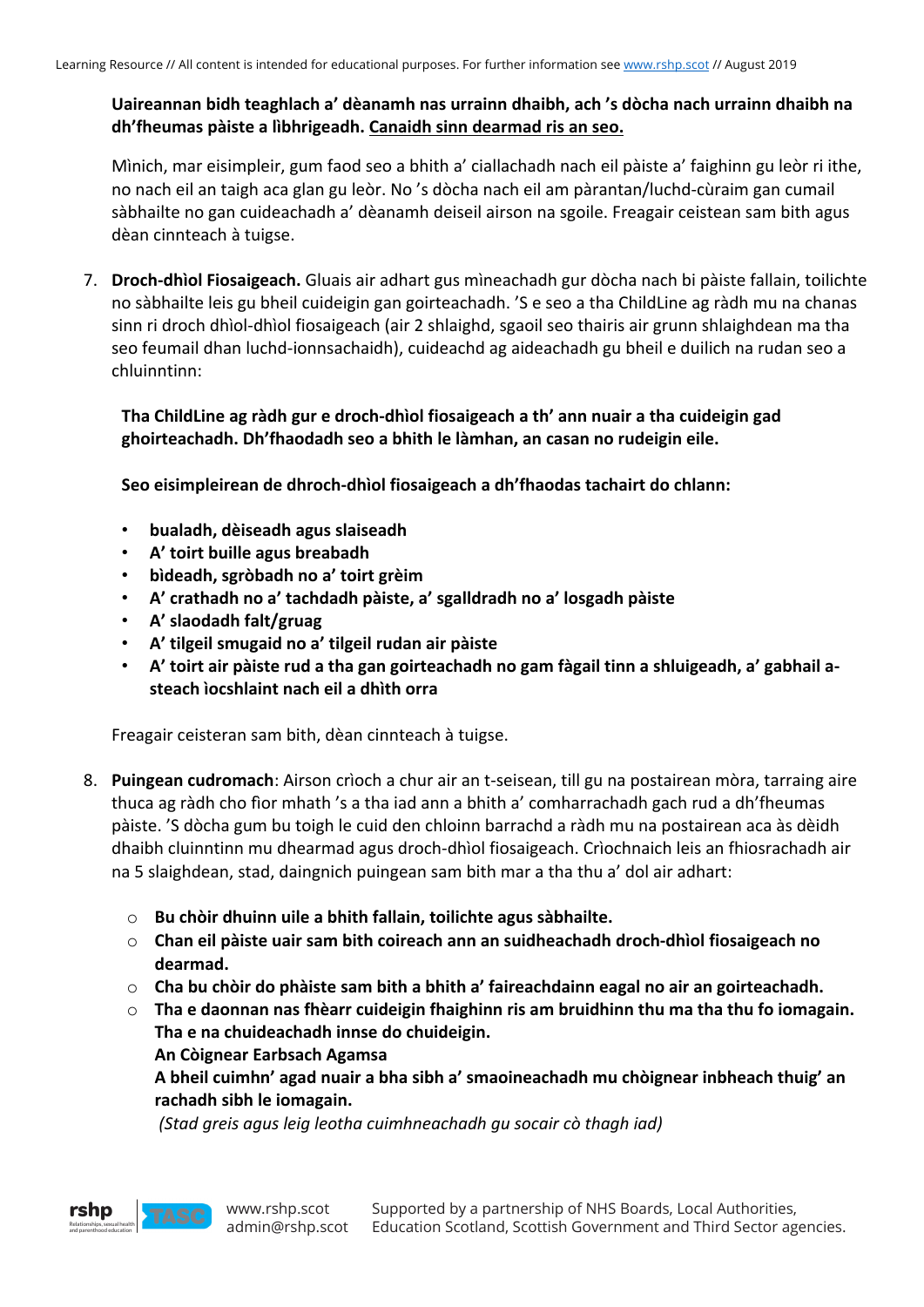Learning Resource // All content is intended for educational purposes. For further information see www.rshp.scot // August 2019

#### **Beachdan eile**

Bidh na postairean mòra trang agus mì-sgiobalta, cùm iad airson an ath sheisean san t-sreath seo, dèan taisbeadh dhiubh airson latha no dhà!

### **The NSPCC Speak out Stay safe programme**

This is a preventative education intervention, available to every primary school and aims to equip children with the knowledge and understanding they need to stay safe from abuse. The programme helps children understand; abuse in all its forms and how to recognise signs of abuse, that abuse is never a child's fault and that they have the right to be safe, where to get help and the sources of help available to them, including ChildLine. The online offer, aimed at children aged 5 to 11, includes access to a video assembly and new supporting resources or information packs for teachers to use in the classroom. There is a version of Speak out Stay safe for children with additional support needs with the messages tailored specifically to pupils needs. Your local NSPCC Schools Service Schools Coordinators can support your school to deliver the programme by briefing school staff at the start and gathering feedback and learning at the end. For more information or to be put in touch with your local Schools Coordinator, please contact alan.stewart@nspcc.org.uk.

https://learning.nspcc.org.uk/services/speak-out-stay-safe

#### **Buddy Zone**

Activities, games and prompts to help children seek advice and support. https://www.childline.org.uk/toolbox/buddy-zone-under12service/

#### **Ceangal ris an dachaigh**

• Tha teacsa an cois an leasain *Nuair a tha mi a' faireachdainn sàbhailte/mì-shàbhailte* airson nòt a dh'fhaodas sibh a chur dhachaigh gu pàrantan/luchd-cùraim mus tòisich sibh air a' bhloc ionnsachaidh seo.

## **Activities for kids at home**

From NSPCC a range of things to do together at home to help your child learn about staying safe and speaking out.

https://www.nspcc.org.uk/keeping-children-safe/support-for-parents/safety/activities-safety-kids/

## **Tha goireasan teagaisg eile rim faighinn co-cheangailte ris na stuthan RSHP seo:**

- Nuair a tha mi a' faireachdainn sàbhailte/mì-shàbhailte
- An 5 earbsach agamsa
- Burraidheachd
- Droch-dhìol feiseil